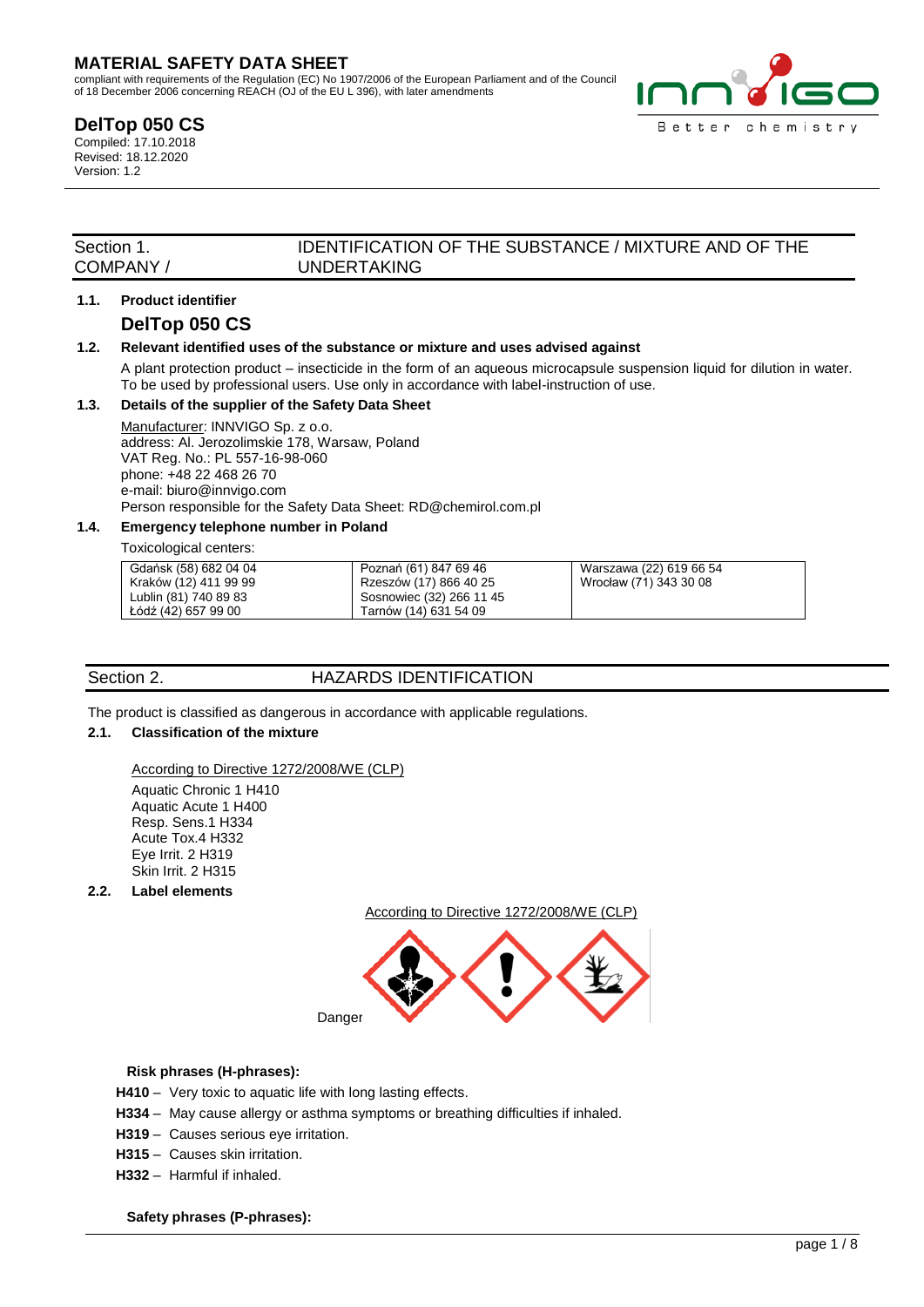

**P280** - Wear protective gloves/protective clothing/eye protection/face protection.

**P302+P352** – IF ON SKIN: Wash with plenty of water/…

**P305+P351+P338** – IF IN EYES: Rinse cautiously with water for several minutes. Remove contact lenses, if present and easy to do. Continue rinsing.

**P260** – Avoid breathing dust/fume/gas/mist/vapours/ spray.

**P304+P340** – IF INHALED: Remove person to fresh air and keep comfortable for breathing.

**EUH401** – To avoid risks to human health and the environment, comply with the instructions for use.

#### **2.3. Other hazards**

Other hazards are not identified.

| Section 3. |  |
|------------|--|
|            |  |

### COMPOSITION / INFORMATION ON INGREDIENTS

#### **3.2. Mixture**

Ingredients hazardous to human health or the environment:

| Chemical name                                                 | Index No.<br>REACH No.                                | CAS No.        | EC No.    | Content<br>[% w/w] | <b>CLP Classification</b>                                                                                          |
|---------------------------------------------------------------|-------------------------------------------------------|----------------|-----------|--------------------|--------------------------------------------------------------------------------------------------------------------|
| Deltamethrin                                                  |                                                       | 52918-63-5     |           | $4.7 - 5.7\%$      | Aquatic Acute 1 H400;<br>Aquatic Chronic 1 H410<br>$M = 1000000$<br>Acute Tox. 3 H331;<br>Acute Tox. 3 H301        |
| Diphenylmethane<br>Diisocyanate,<br>isomers and<br>homologues |                                                       | 9016-87-9      |           | $1.0 - 1.7$        | Acute Tox. 4, H332<br>Eye Irrit. 2, H319<br>STOT SE3, H335<br>Skin Irrit. 2, H315<br>Resp. Sens. 1, H334           |
| $2,2'-$<br>iminodi(ethylamine)                                | 612-058-00-X                                          | $111 - 40 - 0$ |           | 0.4                | Acute Tox.4 H312;<br>Acute Tox.4 H302;<br>Skin Sens.1 H317;<br>Skin Corr.1B H314                                   |
| 1,2-benzoisothiazol-3(2H)-<br>one                             | 613-088-00-6<br>01-2120761540-<br>60-XXXX             | 2634-33-5      | 220-120-9 | < 0.03 %           | Acute Tox. 4 H302<br>Eye Dam. 1 H318<br>Skin Irrit.2 H315<br>Skin Sens 1 H317<br>Aquatic Acute 1 H400              |
| Calcium Dodecylbenzene<br>sulfonate                           | $\overline{\phantom{a}}$<br>01-2119560592-<br>37-0011 | 26264-06-2     | 247-557-8 | < 0.05%            | Eye Irrit. 2 H319<br>Skin Irrit. 2 H315                                                                            |
| n-butanol                                                     | 603-004-00-6<br>01-2119484630-<br>38                  | $71-36-3$      | 200-751-6 | < 0.05%            | Flam. Lig.3 H226<br>Acute Tox. 4 H302<br>STOT SE.3 H335<br>Skin Irrit. 2 H315<br>Eye Dam 1 H318<br>STOT SE, 3 H336 |

Symbol explanation and full phrasing of H-phrases is included in Section 16.

Section 4. **FIRST AID MEASURES** 

#### **4.1. Description of first aid measures**

#### General recommendations:

Avoid contamination of skin, eyes and clothing. In case of exposure immediately remove all contaminated clothing. If danger of loss of consciousness, place and transport in stable lateral position. In case of accident or if you feel unwell seek medical advice immediately (show the label where possible).

#### Procedure in case of:

- inhalation: move the victim to fresh air. If necessary administer oxygen or apply artificial respiration.
- skin contact: wash immediately with plenty of water and soap. If irritation develops and persists contact a physician.
- eye contact: wash immediately with plenty of water, also under the eyelids, for at least 15 minutes. Contact a specialist.
- ingestion: do not induce vomiting unless specifically advised by a doctor. Wash mouth with water. Do not administer anything orally if the victim is unconscious.

#### **4.2. Most important symptoms and effects, both acute and delayed**

No data available.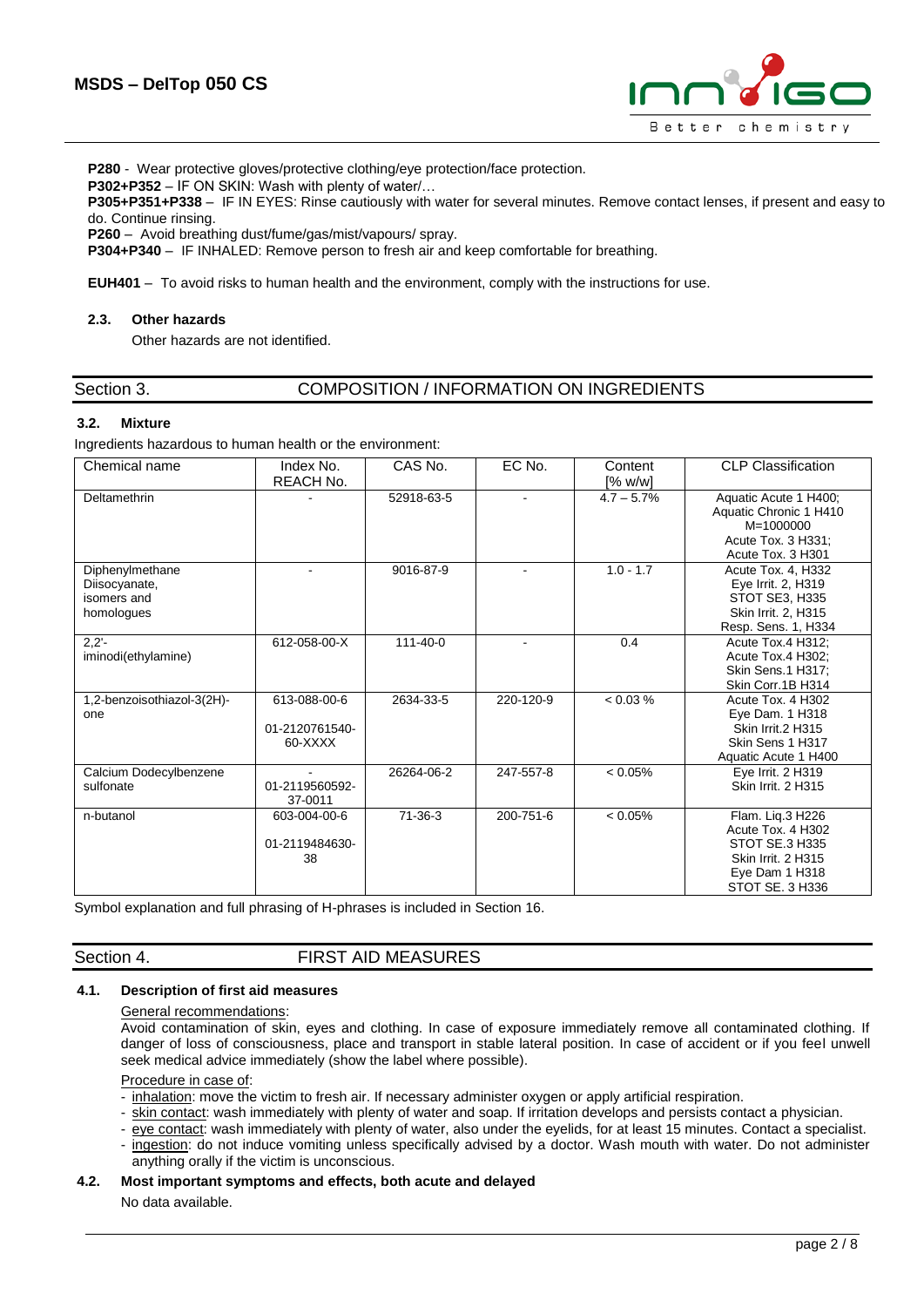

#### **4.3. Indication of any immediate medical attention and special treatment needed**

Antidote: none. Treat symptomatically.

# Section 5. FIREFIGHTING MEASURES

#### General recommendations:

Remove from the area all unauthorized personnel and persons not participating in elimination of the fire. Eliminate sources of ignition, do not smoke. If necessary call the Fire Service.

# **5.1. Extinguishing media**

Appropriate media: Foam, dry chemicals, carbon dioxide; if necessary use water spray. Unsuitable media: High-volume water jet.

#### **5.2. Special hazards arising from the mixture**

During fire dangerous gases may be evolved: hydrogen chloride, carbon oxides  $(CO<sub>x</sub>)$ . Exposure to products of combustion may be a health hazard. Do not breathe fumes, gases or vapor.

#### **5.3. Advice for firefighters**

Use full protective clothing and a self-contained breathing apparatus. Isolate the exposed area. Keep containers cool water. Isolate the water used for elimination of fire, do not allow it to enter sewers.

| Section 6. | ACCIDENTAL RELEASE MEASURES |  |
|------------|-----------------------------|--|
|            |                             |  |

#### **6.1. Personal precautions, protective equipment and emergency procedures**

Restrict access to the area of bystanders failure until completion of the appropriate cleaners. Use personal protective measures – protective clothing, protective gloves. Avoid contact with skin, eyes and clothing.

#### **6.2. Environmental precautions**

Do not empty into drains. Do not allow the product to enter sewers, ditches or waterways. Use appropriate containment to avoid environmental contamination. In the case of contamination of rivers or lakes notify the appropriate emergency services.

#### **6.3. Methods and material for containment and cleaning up**

#### Small spillage:

Collect immediately by vacuum and place in appropriate waste container.

#### Large spillage:

Avoid formation of dust. Isolate the spillage area. Collect with an electrically secured vacuum or wet sweep and place in appropriate waste container. For proper cleanup wash the spillage area with plenty of water.

#### **6.4. Reference to other sections**

Dispose of in accordance with recommendation listed in Section 13 of the Safety Data Sheet. During cleanup use personal protective measures as indicated in Section 8.

# Section 7. **HANDLING AND STORAGE**

# **7.1. Precautions for safe handling**

Follow the Occupational Safety and Health rules and regulations on handling chemicals. Use personal protective measures listed in Section 8. Avoid contact with skin and eyes. Do not breathe vapor or mist. Use with adequate ventilation. At work do not eat, drink or smoke. Before eating, drinking or smoking wash hands and face. Remove contaminated clothing and protective equipment before entering eating areas. Wash contaminated clothing before reuse.

#### **7.2. Conditions for safe storage, including any incompatibilities**

Store only in original containers, tightly closed in a dry, well-ventilated place at temperature not lower than 0 °C and not exceeding 30 °C. Store in a place inaccessible to unauthorized personnel. Keep away from children and animals. Do not store with food, drink or animal foodstuffs. Store away from heat and hot surfaces.

#### **7.3. Specific end use(s)**

Strictly follow the label-instruction of use of the plant protection product.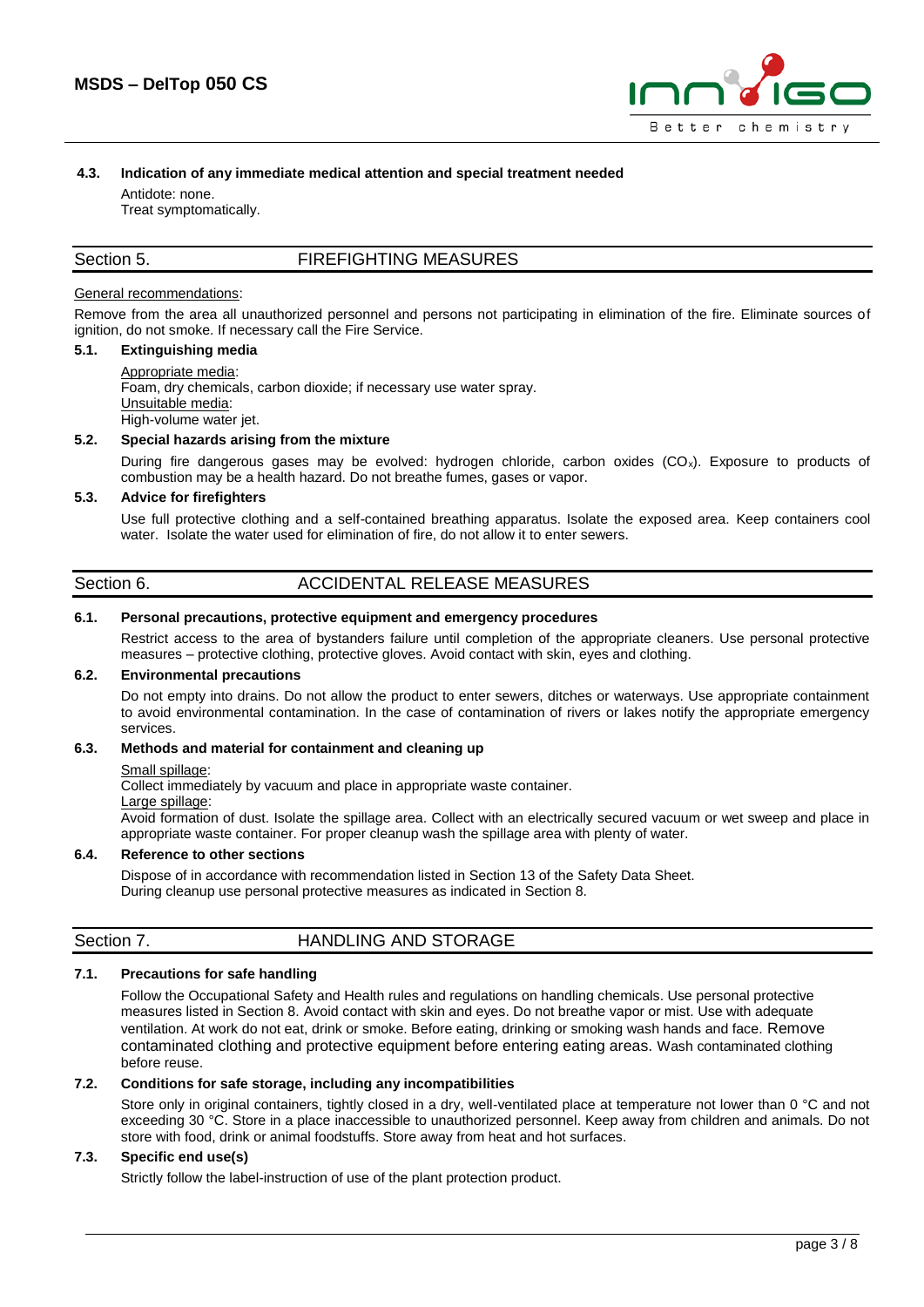

# Section 8. **EXPOSURE CONTROLS / PERSONAL PROTECTION**

#### **8.1. Control parameters**

#### Occupational Exposure Limits of mixture ingredients:

[Regulation of the Minister of Labor and Social Policy of 29 November 2002 concerning highest allowable concentrations and intensities of harmful agents in the work environment (J. of L. 2002 No. 217, item 1833) with later changes]

#### no recommendations

Occupational Exposure Limits of mixture ingredients recommended by the manufacturer:

Deltamethrin 8h TWA: 0.28 g/m<sup>3</sup>

#### **8.2. Exposure controls**

The need for and selection of appropriate security measures should take into account the type of threat posed by the product, workplace conditions and the treatment of the product. Wear protective reputable manufacturers.

- Eye / face protection: Tight-fitting goggles and face shield (type goggles, e.g. EN 166)
- Skin protection: protective gloves recommended for handling chemicals (EN 374 e.g. nitrile rubber (0.4 mm), chloroprene rubber (0, 5 mm), butyl rubber (0.7 mm). Body protection must be chosen depending on activity and possible exposure, e.g. apron, protecting boots, gas-tight and resistant to chemical-protection suit (according to EN 14605)
- Respiratory protection: avoid breathing vapor of the product or the prepared spray mixture; in case of insufficient ventilation wear breathing masks with appropriate filters or a self-contained breathing apparatus ((filter with medium efficiency for solid and liquid particles e.g. EN 143 or 149, Type P2 l FFP2).
- Thermal hazards: not present

#### **Environmental exposure controls.**

Use containers to prevent the uncontrolled release into the environment of concentrate.

Wash hands before every break and after work.

Work only in well-ventilated rooms.

Avoid contact with skin and eyes.

### Section 9. **PHYSICAL AND CHEMICAL PROPERTIES**

# **9.1. Information on basic physical and chemical properties**

| Appearance:                                   | Microcapsule suspension, creamy    |
|-----------------------------------------------|------------------------------------|
| Odor:                                         | slightly aromatic                  |
| Odor threshold:                               | not determined                     |
| pH of 1% aqueous solution:                    | 4 - 5                              |
| Melting/Freezing point:                       | No determined                      |
| Initial boiling point and boiling range:      | Boiling point $\sim 100^{\circ}$ C |
| Flash point:                                  | $>60^{\circ}$ C                    |
| Evaporation rate:                             | not determined                     |
| Flammability:                                 | Not determined                     |
| Upper/lower flammability or explosive limits: | not applicable                     |
| Vapor pressure:                               | not determined                     |
| Vapor density:                                | not determined                     |
| Relative density:                             | 1,015 $g/ml$                       |
| Solubility:                                   | create a suspension                |
| Partition coefficient: n-octanol/water:       | not determined                     |
| Auto-ignition temperature:                    | >650 °C                            |
| Decomposition temperature:                    | not determined                     |
| Viscosity:                                    | Not determined                     |
| Explosive properties:                         | non-explosive                      |
| Oxidizing properties:                         | non-oxidizing                      |
| characteristics of particles                  | Not determined                     |
|                                               |                                    |

#### **9.2. Other information**

Surface tension: 46,4 mN/m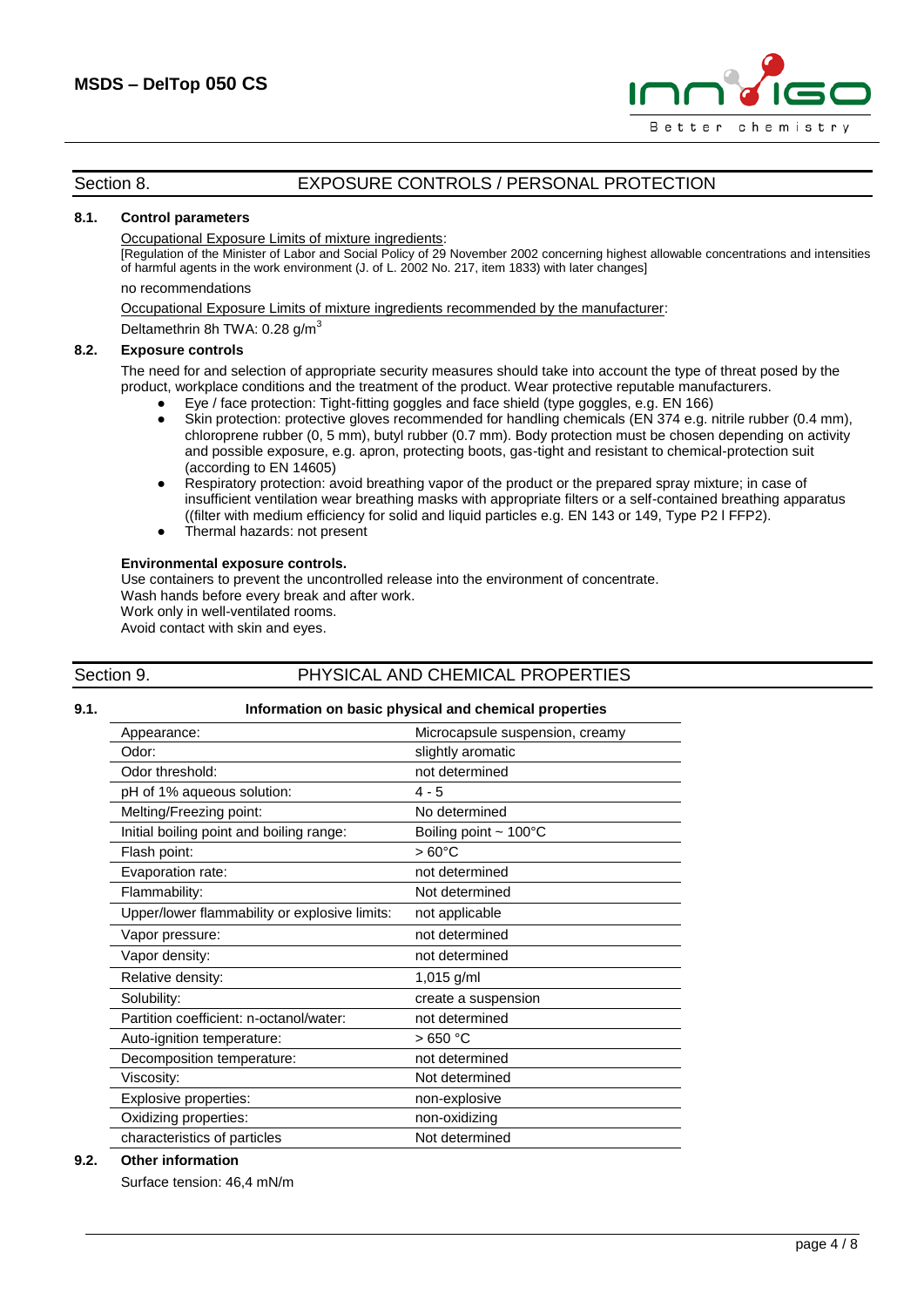

### Section 10. STABILITY AND REACTIVITY

# **10.1. Reactivity**

No reactivity under normal handling and storage conditions.

# **10.2. Chemical stability**

Stable under normal handling and storage conditions.

#### **10.3. Possibility of hazardous reactions**

Hazardous reactions, including hazardous polymerization, do not take place.

#### **10.4. Conditions to avoid**

Avoid temperatures beyond the recommended storage range. Protect from direct sunlight.

#### **10.5. Incompatible materials**

To be used only in accordance with the label-instruction of use. Use in mixtures with products other than recommended is prohibited.

# **10.6. Hazardous decomposition products**

Not determined. Hazardous products of thermal decomposition are described in Section 5.

# Section 11. TOXICOLOGICAL INFORMATION

| 11.1. |                                                                                                  | Information on toxicological effects                                                                                                                             |  |  |  |  |
|-------|--------------------------------------------------------------------------------------------------|------------------------------------------------------------------------------------------------------------------------------------------------------------------|--|--|--|--|
|       | Data concerning the micture:                                                                     |                                                                                                                                                                  |  |  |  |  |
|       | Acute toxicity:                                                                                  |                                                                                                                                                                  |  |  |  |  |
|       | - oral (rat):<br>- dermal (rat):<br>- inhalation:                                                | $LD50 > 2000$ mg/kg b.w.<br>$LD50 > 2000$ mg/kg b.w.                                                                                                             |  |  |  |  |
|       |                                                                                                  |                                                                                                                                                                  |  |  |  |  |
|       |                                                                                                  | Based on the composition, product is not classified.                                                                                                             |  |  |  |  |
|       | Irritation:                                                                                      |                                                                                                                                                                  |  |  |  |  |
|       | - eyes (rabbit):                                                                                 | irritant for eye (according to Regulation 1272/2008/EC – Eye Irrit. 2 H319)                                                                                      |  |  |  |  |
|       | - skin (rabbit):                                                                                 | irritant to skin (according to Regulation 1272/2008/EC - Skin Irrit. 2 H315)                                                                                     |  |  |  |  |
|       | Sensitization:                                                                                   | sensitizer (based on the classification Magnusson and Klingman)                                                                                                  |  |  |  |  |
|       |                                                                                                  | Data concerning the components:                                                                                                                                  |  |  |  |  |
|       | Acute toxicity:                                                                                  |                                                                                                                                                                  |  |  |  |  |
|       | Inhalation (rat) delthametrin LC50 /4h $> 0.6$ mg/L                                              |                                                                                                                                                                  |  |  |  |  |
|       | May cause allergy or asthma symptoms or breathing difficulties if inhaled. (Resp. Sens. 1, H334) |                                                                                                                                                                  |  |  |  |  |
|       | Carcinogenicity: product does not contain ingredients identified carcinogenic.                   |                                                                                                                                                                  |  |  |  |  |
|       |                                                                                                  | Mutagenicity: product does not contain ingredients identified mutagenic.                                                                                         |  |  |  |  |
|       |                                                                                                  | Reproductive toxicity: the product does not contain ingredients identified harmful effect on reproduction.<br>Operation target organ toxicity - single exposure: |  |  |  |  |
|       |                                                                                                  | It is unlikely that the product under normal conditions of use and handling of him, causing harmful effects.                                                     |  |  |  |  |
|       |                                                                                                  | Operation target organ toxicity - repeated exposure:                                                                                                             |  |  |  |  |
|       |                                                                                                  | It is unlikely that the product under normal conditions of use and handling of him, causing harmful effects.                                                     |  |  |  |  |
|       | Information on likely routes of exposure - WARNING! The product is not fully explored!           |                                                                                                                                                                  |  |  |  |  |
|       | Skin contact:                                                                                    | may cause irritation, skin sensitization                                                                                                                         |  |  |  |  |
|       | <b>Skin absorption:</b>                                                                          | may be harmful if absorbed through the skin                                                                                                                      |  |  |  |  |
|       | Eye contact:<br>Inhalation:                                                                      | may cause irritation of the eyes                                                                                                                                 |  |  |  |  |
|       | Ingestion:                                                                                       | may be irritating to mucous membranes and upper respiratory tract<br>may be harmful if swallowed                                                                 |  |  |  |  |
|       |                                                                                                  |                                                                                                                                                                  |  |  |  |  |
|       |                                                                                                  |                                                                                                                                                                  |  |  |  |  |

# Section 12. **ECOLOGICAL INFORMATION**

### **12.1. Toxicity**

Data concerning the micture: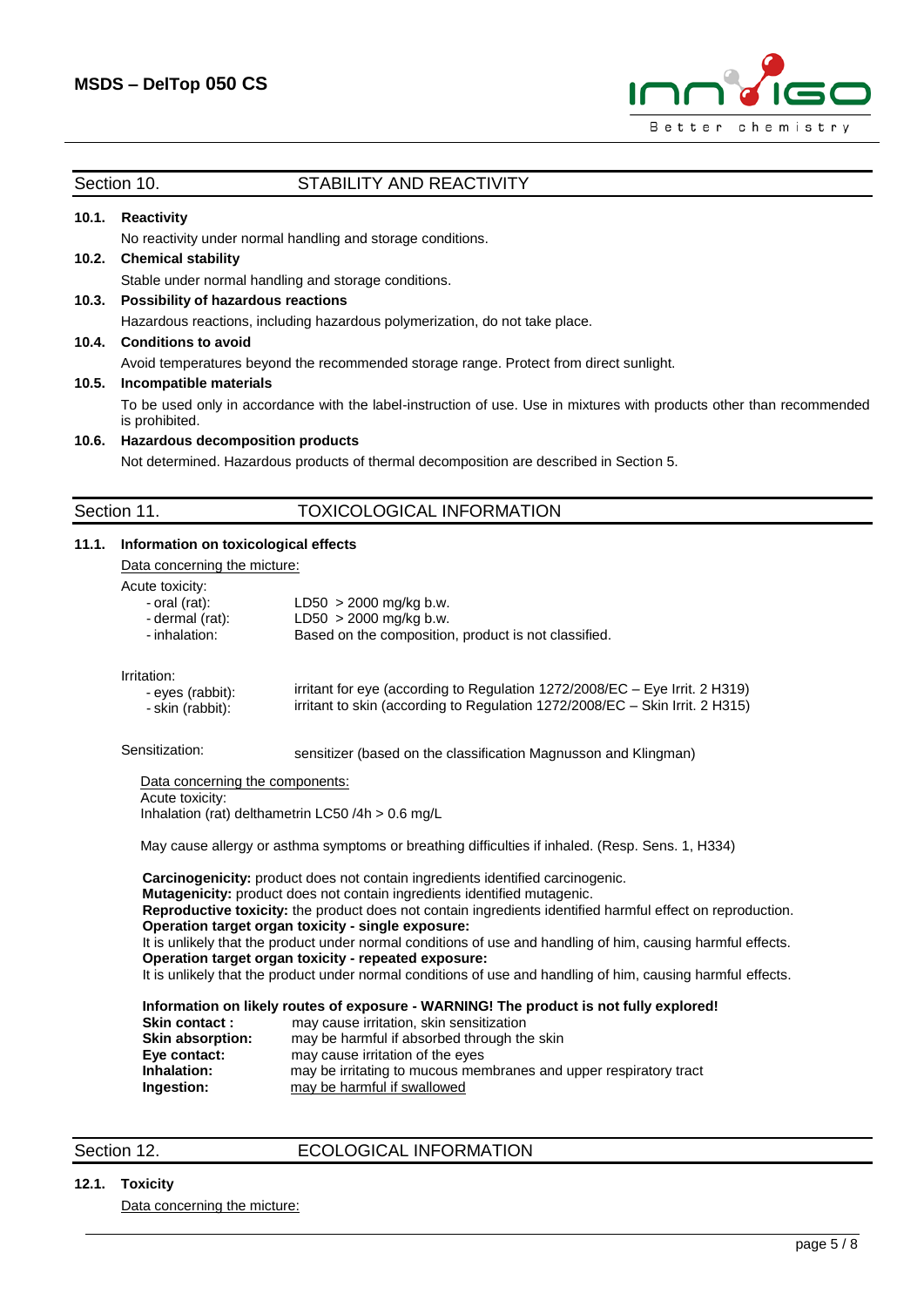

Toxicity to water organisms:

- fish (Rainbow trout):
- daphnia magna:
- algae:

 $LC50/96 h = 1.44 mg/L$ EC50/48 h =  $0.52$  ma/L  $EyC50/72h = 85.41$  mg/L ErC50/72h > 100 mg/L

# **12.2. Persistence and degradability**

Delthametrin:  $DT_{50} = 14.7d$ 

- **12.3. Bioaccumulative potential**
	- Delthametrin: BCF = 1.400

# **12.4. Mobility in soil**

Delthametrin : Koc = 10240000 ml/g

# **12.5. Results of PBT and vPvB assessment**

None of the mixture ingredients is included in the ECHA candidate list of PBT or vPvB substances.

### **12.6. Other adverse effects**

Information pointing to other adverse effects of use of the mixture is not available.

# Section 13. DISPOSAL CONSIDERATIONS

# **13.1. Waste treatment methods**

#### Disposal of product waste:

Do not empty into drains. Do not contaminate surface waters (ponds, water ways, ditches). Dispose of as hazardous material.

European Waste Code: 02 01 08 Agrochemical waste containing dangerous substances, including plant protection products of I and II toxicity class (very toxic and toxic).

#### Disposal of containers:

Triple rinse empty product containers and place the rinsate in the spray tank. Do not re-use empty containers for any purpose, including recycling. Return empty product containers to the product supplier. Dispose of as hazardous material.

# Section 14. TRANSPORT INFORMATION

### Land transport ADR/RID:

#### **14.1. UN number:** UN 3082

According to special provision 375 of Chapter 3.3.1 of the ADR, the carriage of goods in unit packages containing no more than 5 liters of material, delivered individually or in packagings of combined packaging, is not subject to any other ADR regulation provided that the packaging complies with the requirements of 4.1. .1.1, 4.1.1.2 and 4.1.1.4 to 4.1.1.8 ADR.

### **14.2. UN proper shipping name:**

ADR: ENVIRONMETALLY HAZARDOUS SUBSTANCE, Liquid, I.N.O

RID: ENVIRONMETALLY HAZARDOUS SUBSTANCE, Liquid, I.N.O

(contains Delthametrin 5%)

- **14.3. Transport hazard class(es):** 9/M6
- **14.4. Packaging group:** III
- **14.5. Environmental hazards:** nr 90
- **14.6. Special precautions for user:** Marine pollutant
- **14.7. Transport in bulk according to Annex II of MARPOL 73/78 and the IBC Code:** No information.
- 

### Section 15. REGULATORY INFORMATION

### **15.1. Safety, health and environmental regulations / legislation specific for the substance or mixture**

Legislation:

- REGULATION (EC) No 1907/2006 OF THE EUROPEAN PARLIAMENT AND OF THE COUNCIL of 18 December 2006 concerning the Registration, Evaluation, Authorization and Restriction of Chemicals (REACH), establishing a European Chemicals Agency, amending Directive 1999/45/EC and repealing Council Regulation (EEC) No 793/93 and Commission Regulation (EC) No 1488/94 as well as Council Directive 76/769/EEC and Commission Directives 91/155/EEC, 93/67/EEC, 93/105/EC and 2000/21/EC (OJ of the EU L 396), with later changes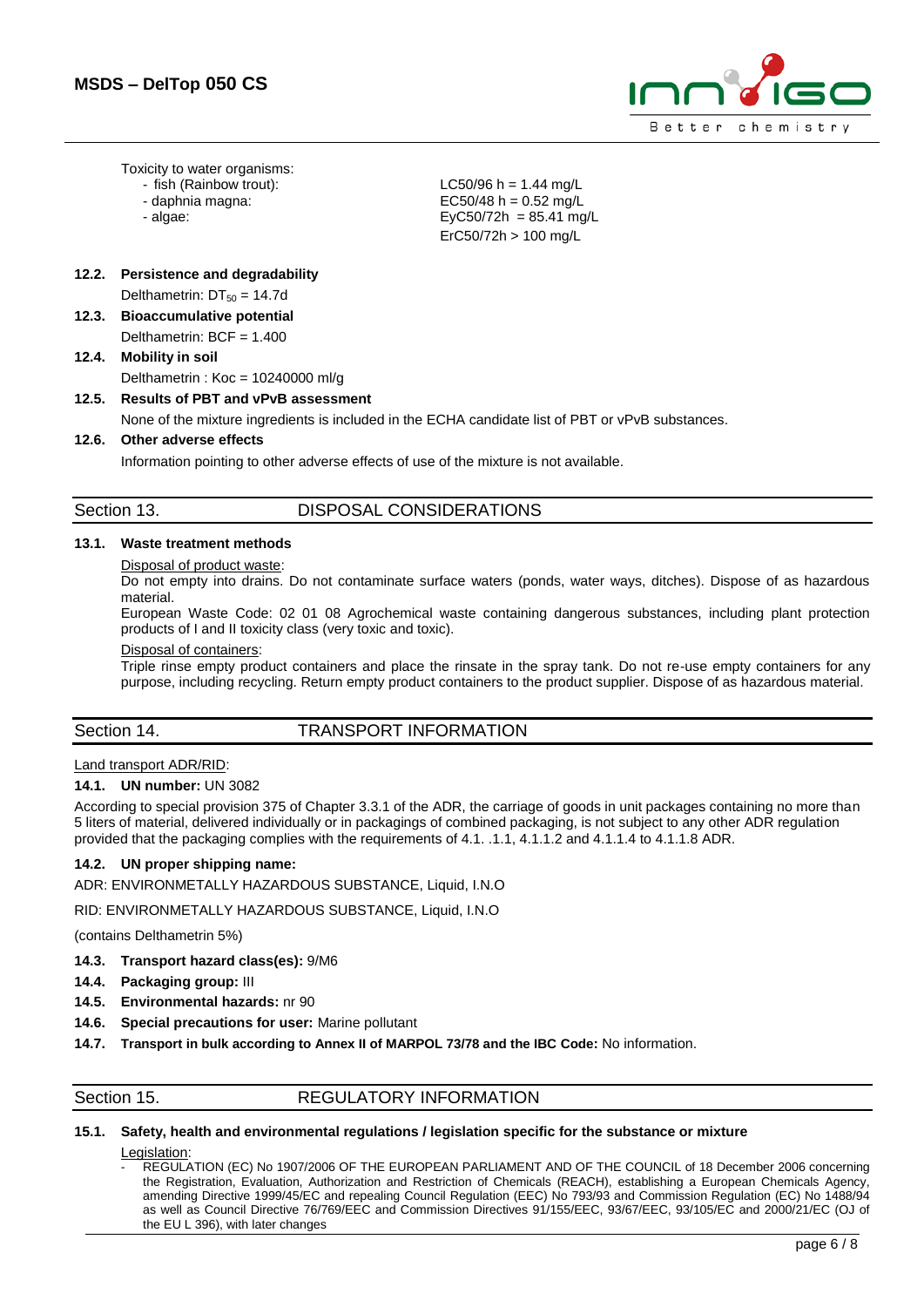

- REGULATION (EC) No 1272/2008 OF THE EUROPEAN PARLIAMENT AND OF THE COUNCIL of 16 December 2008 on classification, labeling and packaging of substances and mixtures, amending and repealing Directives 67/548/EEC and 1999/45/EC, and amending Regulation (EC) No 1907/2006 (OJ of the EU L 353), with later changes
- DIRECTIVE 1999/45/EC OF THE EUROPEAN PARLIAMENT AND OF THE COUNCIL of 31 May 1999 concerning the approximation of the laws, regulations and administrative provisions of the Member States relating to the classification, packaging and labeling of dangerous preparations (OJ of the EU L 200), with later changes
- REGULATION OF THE MINISTER OF HEALTH of 4 September 2007 amending the regulation concerning criteria and methods of classification of chemical substances and preparations (J. of L. 2007 No. 172, item 1222), with later changes
- REGULATION of the Minister of Health of 2 March 2009 concerning labeling of dangerous substances and preparations and certain chemical preparations (J of L. 2009 No. 53, item 439), with later changes
- The European AGREEMENT concerning the International Carriage of Dangerous Goods by Road (ADR), version in force since 01.01.2007
- ORDINANCE of the Minister of Economy, Labor and Social Policy No. 1 of 12.02.2003 regarding ADR; ORDINANCE of the Minister of Economy and Labor No. 8 of 21.07.2004 regarding RID
- REGULATION of the Minister of Labor and Social Policy of 29 November 2002 concerning highest allowable concentrations and intensities of harmful agents in the work environment (J. of L. 2002 No. 217, item 1833) with later changes
- BILL of 11 May 2001 on packaging and packaging waste (J. of L. 2001 No. 63, item 638), with later changes
- REGULATION of the Minister of Environment of 27 September 2001 concerning waste catalogue (J. of L. 2001 No. 112, item 1206), with later changes
- REGULATION of the Minister of Labor and Social Policy of 31 May 2003 concerning basic requirements for personal protective equipment (J. of L. 2003 No. 80, item 725), with later changes
- REGULATION of the Minister of Labor and Social Policy of 26 September 1997 concerning general regulations on occupational safety and health (J. of L. 1997 No. 129, item 844), with later changes
- REGULATION (EC) No 1107/2009 OF THE EUROPEAN PARLIAMENT AND OF THE COUNCL of 21 October 2009 concerning the placing of plant protection products on the market and repealing Council Directives 79/117/EEC and 91/414/EEC
- Act of 18 December 2003 r. on the plant protection (J. of L. 2004 No. 11, item. 94 with later changes)

#### **15.2. Chemical safety assessment**

It is not required.

#### Section 16. **OTHER INFORMATION**

Changes introduced at revision of the Safety Data Sheet:

Classification according to CLP, to supplement the results of the research. Actualization.

Sources of data for preparation of the Safety Data Sheet:

This document is prepared according to results of manufacturer's own studies, as well as based on information delivered by manufacturers of ingredients of the formulation and data on ingredients of the formulation available at EU level.

Symbols and H-phrases used in Section 3 and not included in Section 2:

H400 – Very toxic to aquatic life.

H410 – Very toxic to aquatic life with long lasting effects

H332 Harmful if inhaled.

H373 – May cause damage to organs through prolonged or repeated exposure exposure cause the hazard.

H302 Harmful if swallowed.

H319 – Causes serious eye irritation.

H317 – May cause an allergic skin reaction.

H315 – Causes skin irritation.

H335 May cause respiratory irritation.

Other abbreviations and acronyms:

DT50 - period required for 50 percent disappearance (define method of estimation)

ER50 - emergence rate/effective rate, median

ErC50 - effective concentration (growth rate)

EC50 - effective concentration

CAS - Chemical Abstract Service

BCF - bioconcentration factor

AOEL - acceptable operator exposure level

a.s. - active substance

bw - body weight

LC50 - lethal concentration, median

Data included in this Safety Data Sheet is based on current knowledge and applies to the product in its formulation of use. This information is intended exclusively as guidance on safe handling, transport, use, storage and waste disposal and is not to be identified with a warranty or a quality certificate. The user is responsible for consequences resulting from inadequate use of information presented in this Safety Data Sheet or